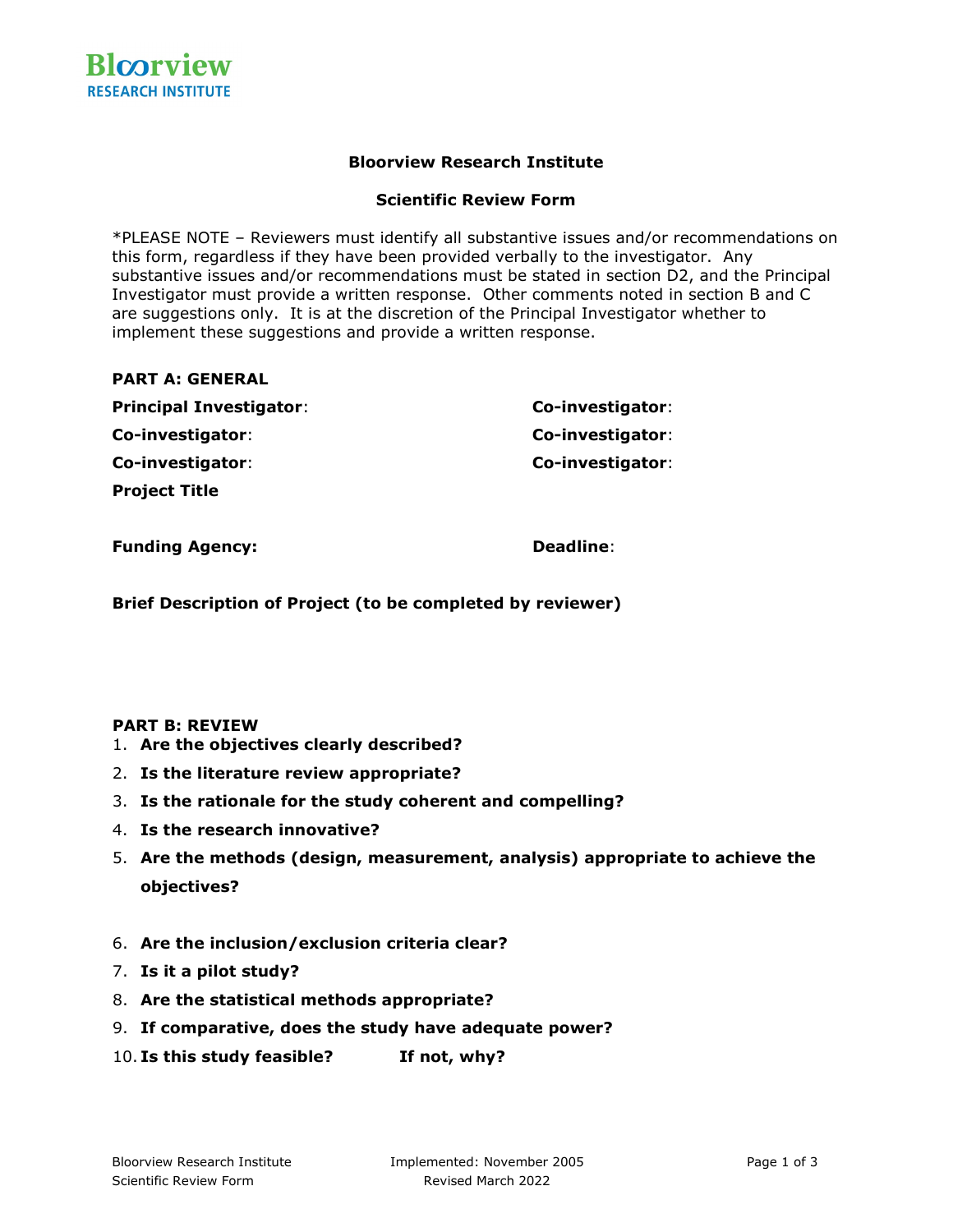- 11. **Does the research team have the necessary clinical and research expertise to complete the study?**
- 12. **Is the study likely to yield publishable results?**
- 13. **Is there a dissemination plan?**
- 14. **Are there any ethical issues?**

# **PART C: BUDGET:**

- 1. **Budget Amount**:
- 2. **Is it justified in the application?**
- 3. **Are the sums requested adequate?**
- 4. **Is there a project contract or agreement?**

# **PART D: COMMENTS BY THE REVIEW REVIEWER(S)**

1. **What is your overall assessment of the application?**

2. **Please identify substantive issues and specific recommendations**.